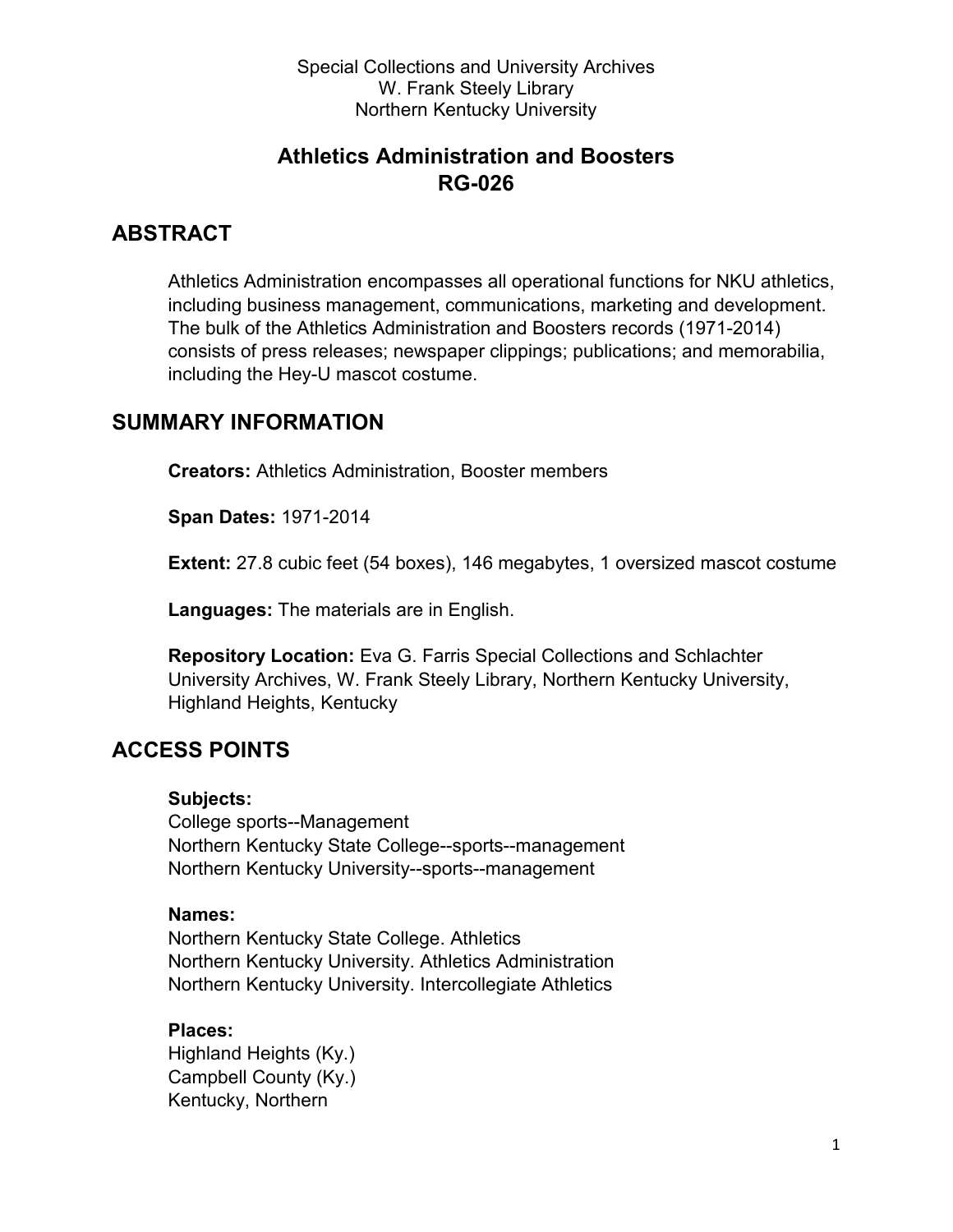# **RELATED MATERIALS**

**Separated Materials:** All loose photographs moved to RG-047 University Photographs.

**Related Archival Materials:** RG-025 Intercollegiate Athletics, finding aid available; RG-027 Sport Programs; RG-047 University Photographs.

# **ADMINISTRATIVE/BIOGRAPHICAL HISTORY**

In 1968, the University of Kentucky Northern Community College in Covington, Kentucky, officially transitioned to an independent college, Northern Kentucky State College (NKSC). In 1976, it gained university status and became Northern Kentucky University (NKU).

The Highland Heights campus opened in the fall of 1972 with two buildings, Nunn and Regents Halls. Regents Hall contained a multipurpose gymnasium and housed the Athletic department. As the university and the Athletic department grew, the Athletics' offices also occupied the Albright Health Center (open 1984), the Bank of Kentucky Center/BB&T Arena (open 2008) and the Soccer Complex (open 2010).

The Intercollegiate Athletics division began as the Northern Kentucky State College Athletics department under the Student Affairs division in 1971. It continued to report to Student Affairs, with a few brief exceptions of direct reports to the President, until the University obtained NCAA Division I status in 2012. It then became a separate division containing Intercollegiate Athletics (Director of Athletics' office), Administration, and Sport Programs. The division reports directly to the President.

In 1973, NKSC received full accreditation from the Southern Association of Colleges and Schools (SACS) and became eligible for membership in national athletic associations. The university has held memberships in National Association of Intercollegiate Athletes (NAIA), Association for Intercollegiate Athletics for Women (AIAW) and National Collegiate Athletic Association (NCAA) Divisions I, II and III.

During the early 1980's, the university experienced major budget cuts of over \$3.4 million or 15 percent in fifteen months.<sup>1</sup> These cuts resulted in major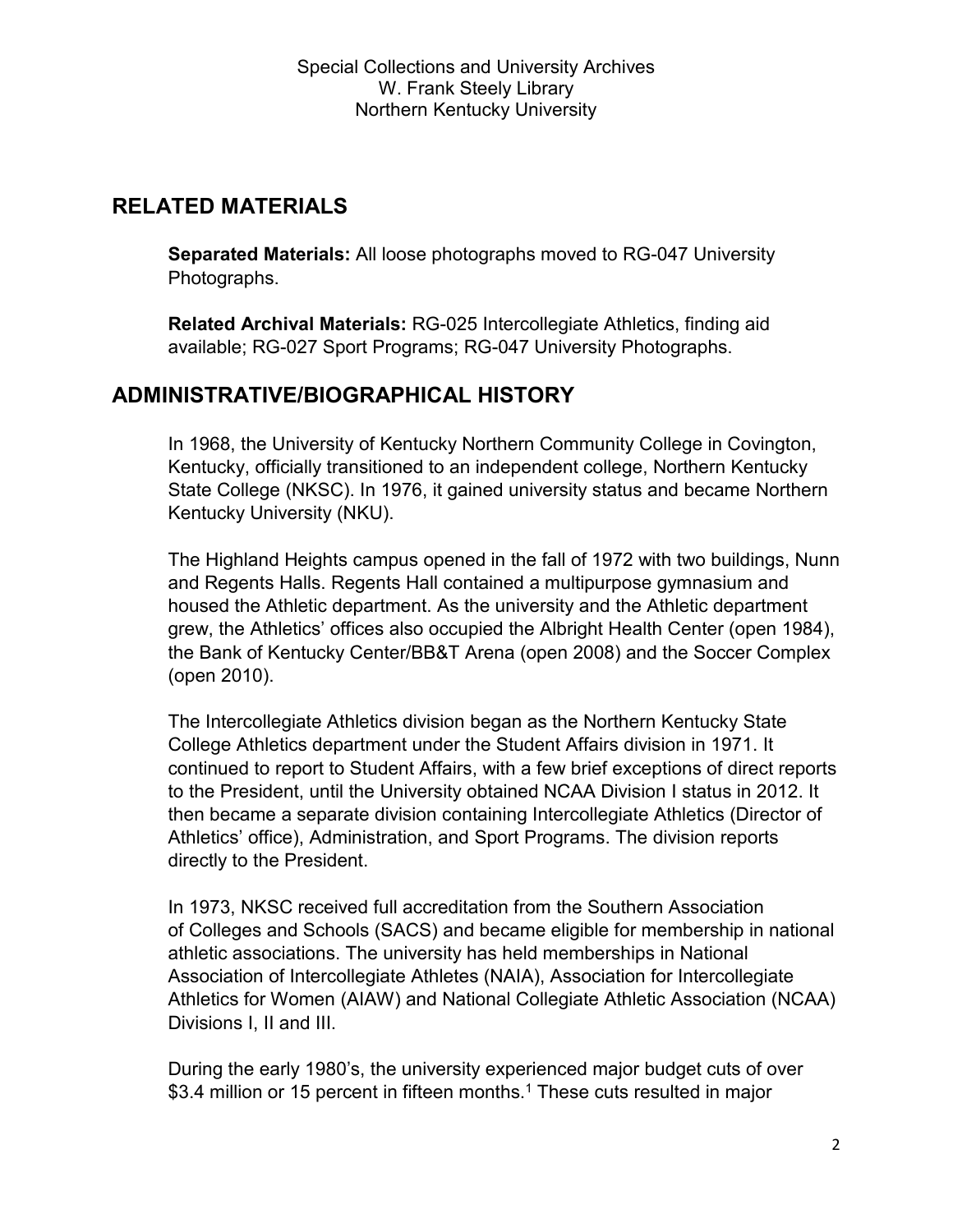reductions in the Athletics Department budget, causing the university to eliminate individual sports – Men's and Women's Tennis, Men's Cross Country and Men's Golf teams for the 1981-1982 and 1982-1983 seasons. These team eliminations also caused the university to fall below the NCAA requirement of six men's teams, forcing NKU to drop their men's NCAA membership and compete in the NAIA. NKU resumed its membership in the NCAA after the reinstatement of all teams in 1983-1984.

Major changes in the AIAW caused the women's teams to change their national association to the NCAA. "The Association for Intercollegiate Athletics for Women was founded in 1971 to govern collegiate women's athletics and to administer national championships. After the 1981-1982 academic year, the AIAW discontinued sponsorship of national championships. NKU left the AIAW following the 1979-1980 academic year to become a member of the NCAA, but slow-pitch softball would still compete in the AIAW until after the 1982 season."2

### **National Associations**

*Men's National Affiliation*

1974 NAIA & NCAA – full membership<sup>3</sup> 1974-1982 NCAA Division II 1982-1985 NAIA 1985-2012 NCAA Division II 2012-2020 NCAA Division I

## *Women's National Affiliation*

1974-1977 AIAW Small College 1977-1981 AIAW Large College (slow pitch softball continued to compete in AIAW through 1982 season) 1981-2012 NCAA Division II 2012-2020 NCAA Division I

# **Conference Memberships**

1974-2009 Kentucky Women's Intercollegiate Conference (women only)

- 1985-2012 Great Lakes Valley Conference (GLVC) (men and women)
- 2012-2015 Atlantic Sun Conference
- 2015-2020 Horizon League

## **Athletics Administration**

Athletics Administration formed as a separate unit when Intercollegiate Athletics moved from a unit reporting to Student Affairs to its own separate division in September 2012. The transition to NCAA Division I status brought considerable growth and increased demands upon the business operations of NKU athletics.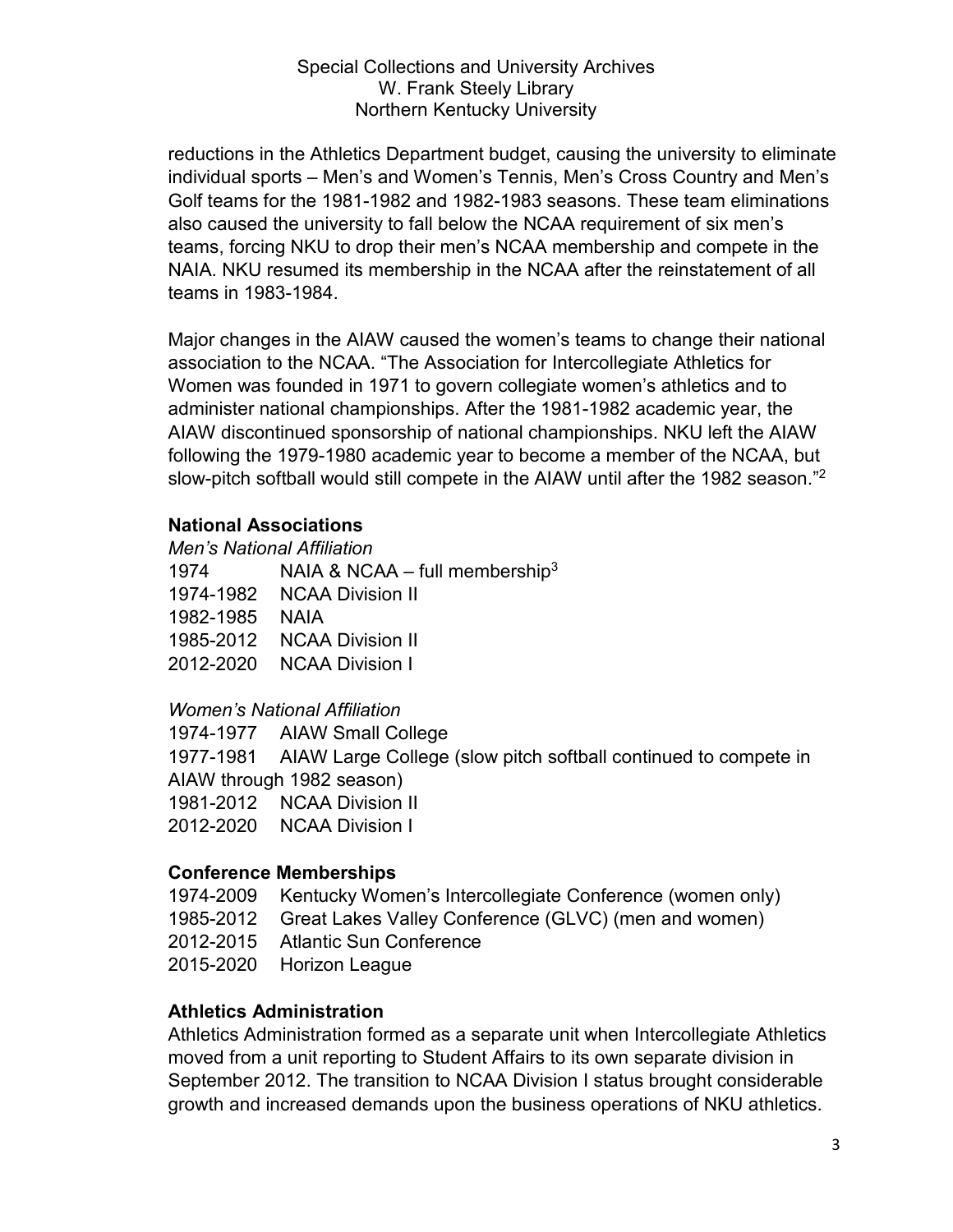This unit's responsibilities include the business management, development and promotions operations of NKU athletics. The departments include: Business and Finance; Communications and Media Relations; Compliance and Student-Athlete Services; Development; Marketing, Promotion and Ticketing; Operations and Event Management; and Sports Medicine and Risk Management.

### **Mascot/Nicknames**

The process of choosing a mascot/nickname began before there were sport programs at NKSC/NKU. A brief article in *The Northerner* announced a contest to pick a school mascot.<sup>4</sup> In January 1971, the results were announced. A total of 397 out of 1,700 students voted and the name Norsemen won with 181 votes.<sup>5</sup>

The addition of women's sports in 1974 led to the additional nickname of Norsewomen. During the 1980's both Norsewomen and Lady Norse were used. The usage slowly evolved until in 1989 only Lady Norse remained in use. By the 2000, a final evolution occurred and one nickname referred to all NKU athletes and fans - Norse.

## **Costumed Mascot**

The selection of Norsemen by the students as the university's mascot nickname soon expanded to include appearances of a costumed mascot. In March 1973, the NKSC cheerleading clinic posting included the possibility of selecting a male mascot.<sup>6</sup> By early April, NKSC had its first Norseman mascot, Dave Bailey.<sup>7</sup> The Norseman mascot dressed to resemble a Viking. In addition, a Snoopy mascot (Julie Thoeman) made appearances at women's sports events. <sup>8</sup> Through the years various students continued to cheer teams as the Norseman mascot, the function moving from a cheerleading function to a Student Government responsibility.9

In 1983, campus colors and the mascot were a much-debated subject. From 1983 to 1985 the campus surveyed and discussed the possibilities. One proposed change to the Huskies encountered student opposition and NKU continued on as the Norsemen and Norsewomen. Between 1989-1991, the issue of school colors and the mascot reappeared with Vikings being brought up as a possible alternative. Again, the proposed change met opposition. In November 1992, a new mascot, a seven-foot-tall green dragon, was introduced to campus. A naming contest resulted in the name Hey-U. Hey-U served as the NKU mascot for thirteen years.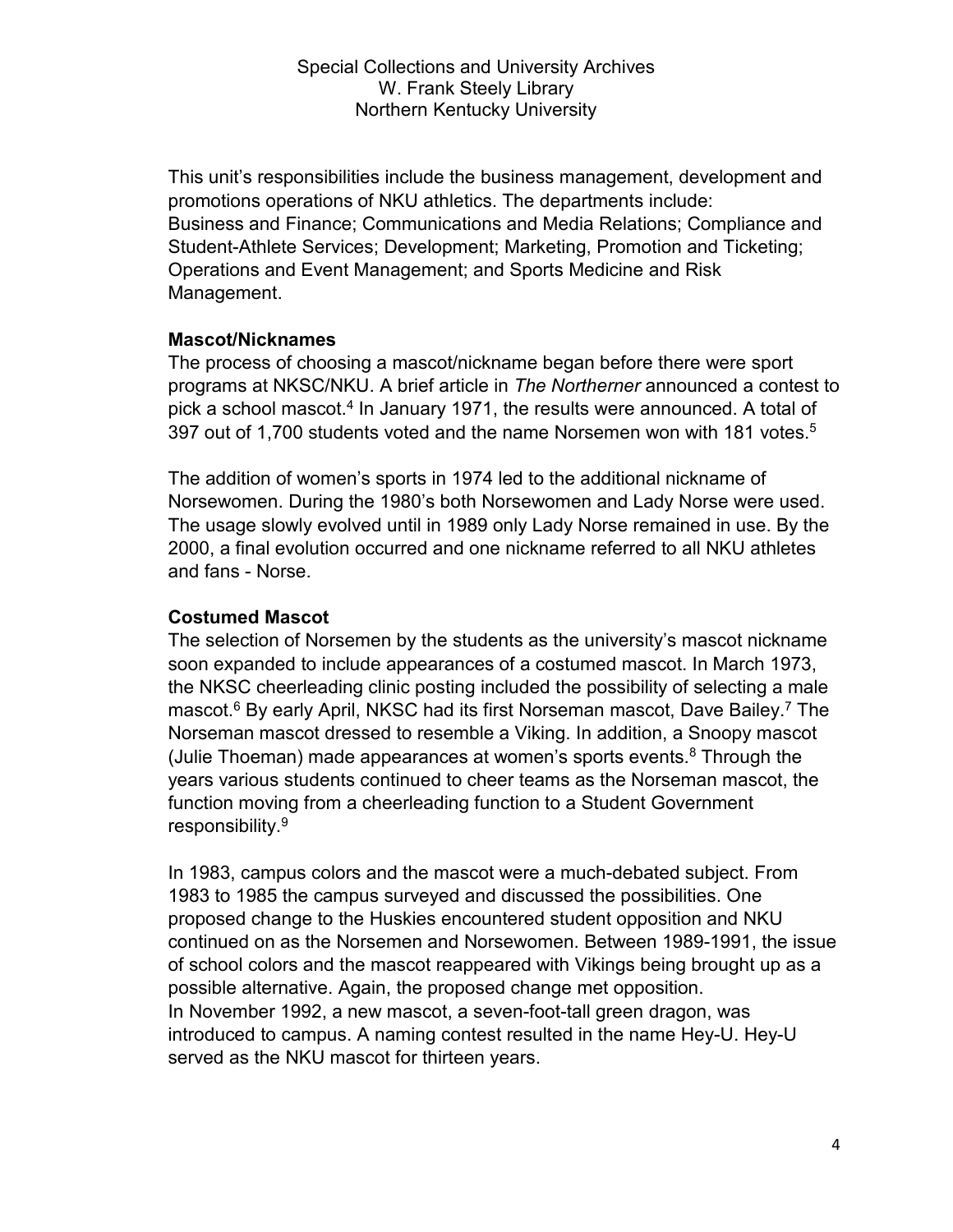In 2005 the university needed to replace the worn-out mascot costume and it wanted to replace the costume with a better match to the Norse name. The result? The new mascot Victor E. Viking. Victor is a fierce looking, blond haired Viking. In 2017, he won the *USA Today* March Madness best mascot ranking when the Men's Basketball team played in their first Division I NCAA tournament.<sup>10</sup>

### **Cheerleading (1971-2020)**

The NKU Cheerleaders promote school spirit and support for NKU, and encourage positive crowd participation at Norse athletic events.

### **Achievements**

Universal Cheerleaders Association (UCA) Small Coed Division II National Champions 2006, 2007, 2009, 2010

### **Drill Team – Golden Girls (Fall 1971-1989)**

The NKSC/NKU Golden Girls performed at basketball games halftime, marched in parades, and attended many campus events.

### **Dance Team (1994-2020)**

As part of the NKU school spirit program, the NKU Dance Team supports the athletic teams and, entertains and promotes the University. They perform at designated men's/women's soccer and volleyball games, as well as all home men's/women's basketball games.

# **SCOPE AND CONTENT**

Athletics Administration and Boosters RG-026 consists solely of business administrative records accumulated from the very beginning of Northern Kentucky University's intercollegiate athletics.

These records document the business management, development and promotion operations of NKU athletics. This is an open record group (RG) meaning new additions to the collection are expected to occur.

The collection has five series: Business and Finance Records; Communications Records; Compliance and Student-Athlete Services Records; Development Records; and Marketing, Promotion and Ticketing Records.

**Series I, Business and Finance Records (1987-2011),** contains permanent administrative records.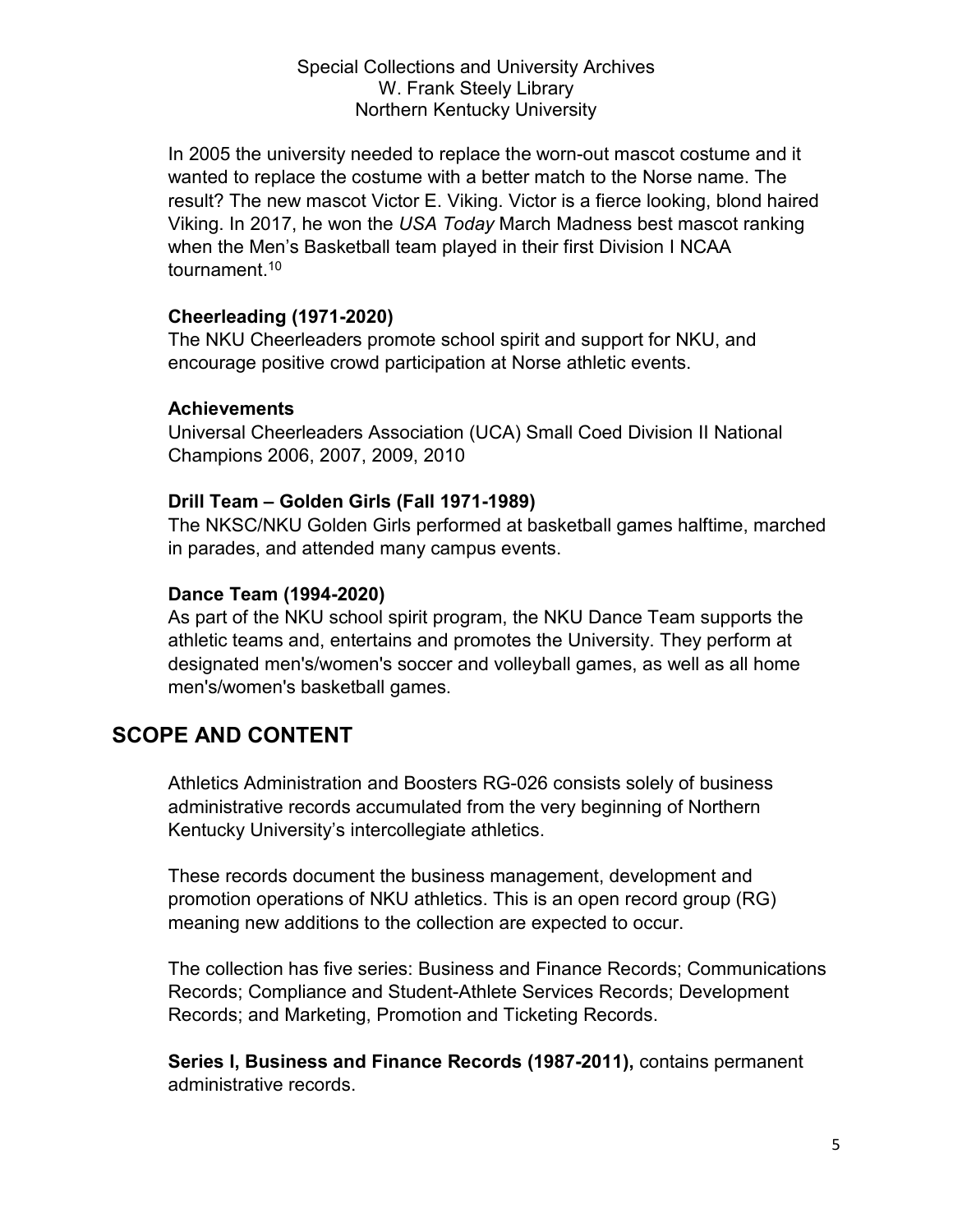**Series II, Communications Records (1974-2011),** contains press releases, newsletters, Athletics' history publications and newspaper clippings. The "NKU Norse Athletics, 1971-2011" is a forty-year summary written by long time Sports Information employee Don Owen. Organized chronologically, each year has one page of accomplishments and a representative photo.

**Series III, Compliance and Student-Athlete Services Records (1987-1989),**  contains scholarship records.

**Series IV, Development Records (1975-2014, undated),** contains fundraising, alumni events and, Hall of Fame induction and award records and plaques. A sampling of physical plaques maintained, digital copies of all plaques available.

 *Subseries 1: Boosters Files,* contains administrative records, handbooks, annual reports, newsletters, correspondence, brochures, stationary and memorabilia.

**Series V, Marketing, Promotion and Ticketing Records (1971-2010, undated),** contains the NKU Fight Song and Golden Girls (drill team) scrapbook.

 *Subseries 1: Memorabilia,* contains a variety of objects of historical interest marketed, produced or promoted by the Marketing, Promotion and Ticketing Department. Items include mascots and mascot related items, and general promotional items, including bobbleheads.

# **SYSTEM OF ARRANGEMENT**

The Athletics Administration and Boosters records are arranged in five series based on the organizational structure of Athletics Administration: **I. Business and Finance Records, II. Communications Records, III. Compliance and Student-Athlete Services Records, IV. Development Records and V. Marketing, Promotion and Ticketing Records.** Series IV and V contain subseries. Series II is arranged hierarchically; the remaining series and subseries are arranged alphabetically.

| <b>Description</b>                            | <b>Date/Date Span</b> | <b>Box</b> |
|-----------------------------------------------|-----------------------|------------|
| <b>Series I: Business and Finance Records</b> |                       |            |
| <b>Budget records</b>                         | 1978-1982             | 388        |
| <b>Travel policy</b>                          | 1992                  | 388        |

# **CONTAINER LISTING**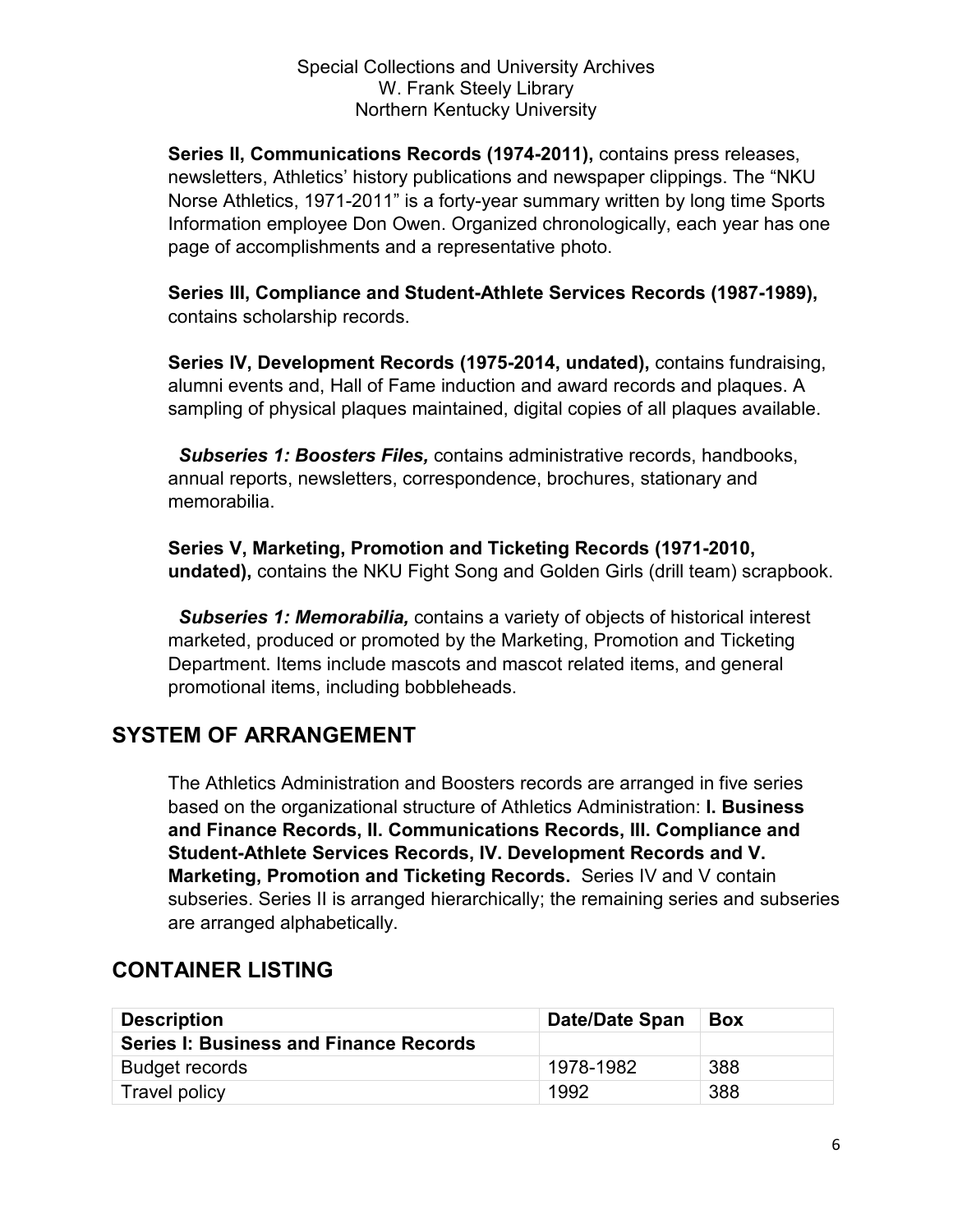| NCAA Regional Tournament, NKU hosted -<br><b>Participants Manual</b>         | 1995                                                         | 388                                                                         |
|------------------------------------------------------------------------------|--------------------------------------------------------------|-----------------------------------------------------------------------------|
|                                                                              |                                                              |                                                                             |
| <b>Series II: Communications Records</b>                                     |                                                              |                                                                             |
| Press releases                                                               | 1973, 1976,<br>1979, 1981,<br>1986, 1988-<br>2005-2009, 2012 | 948-956                                                                     |
| <b>Historical reports</b>                                                    | 1982, 2010-<br>2011, 2020                                    | 291                                                                         |
| Sports Information reports/proposals                                         | 1978                                                         | 291                                                                         |
| Sports Information planning calendar                                         | undated, circa<br>1993-1994                                  | 291                                                                         |
| Newspaper clippings                                                          | 1973-2008                                                    | O/S 210, 212-<br>214, 454-456,<br>468-475, 960-<br>961, 1427-<br>1432, 1568 |
| Memorabilia: press conference backdrop                                       | c. 1998-2000                                                 | 1569                                                                        |
| <b>Series III: Compliance and Student-Athlete</b><br><b>Services Records</b> |                                                              |                                                                             |
| Recruitment publications                                                     | 1981-1991                                                    | 453                                                                         |
| <b>Student Handbook</b>                                                      | 2011-2012                                                    | 453                                                                         |
| NCAA compliance brochure                                                     | 2008                                                         | 453                                                                         |
|                                                                              |                                                              |                                                                             |
| <b>Series IV: Development Records</b>                                        |                                                              |                                                                             |
| <b>Newsletters</b>                                                           | 1987                                                         | 386                                                                         |
| Women's Walk brochures                                                       | 1993, 1999-2014                                              | 386                                                                         |
| Stationary                                                                   | 2008                                                         | 386                                                                         |
| Sports camp brochures, certificates                                          | 1980-2011                                                    | 446                                                                         |
| Sports camp poster                                                           | 1984                                                         | O/S 209                                                                     |
| Hall of Fame banquet induction invitations,<br>programs                      | 1999-2011                                                    | 1580                                                                        |
| Hall of Fame inductees plaque images                                         | 1997-2007                                                    | 1580                                                                        |
| Giving opportunities brochures                                               | undated, 2000-<br>2009                                       |                                                                             |
| Memorabilia: Hall of Fame inductees' plaques                                 | 1997-2007                                                    | 1570                                                                        |
| Memorabilia: Hall of Fame inductees' plaques,<br>digital images only         | 1997-2007                                                    | Digital-see<br>archives staff                                               |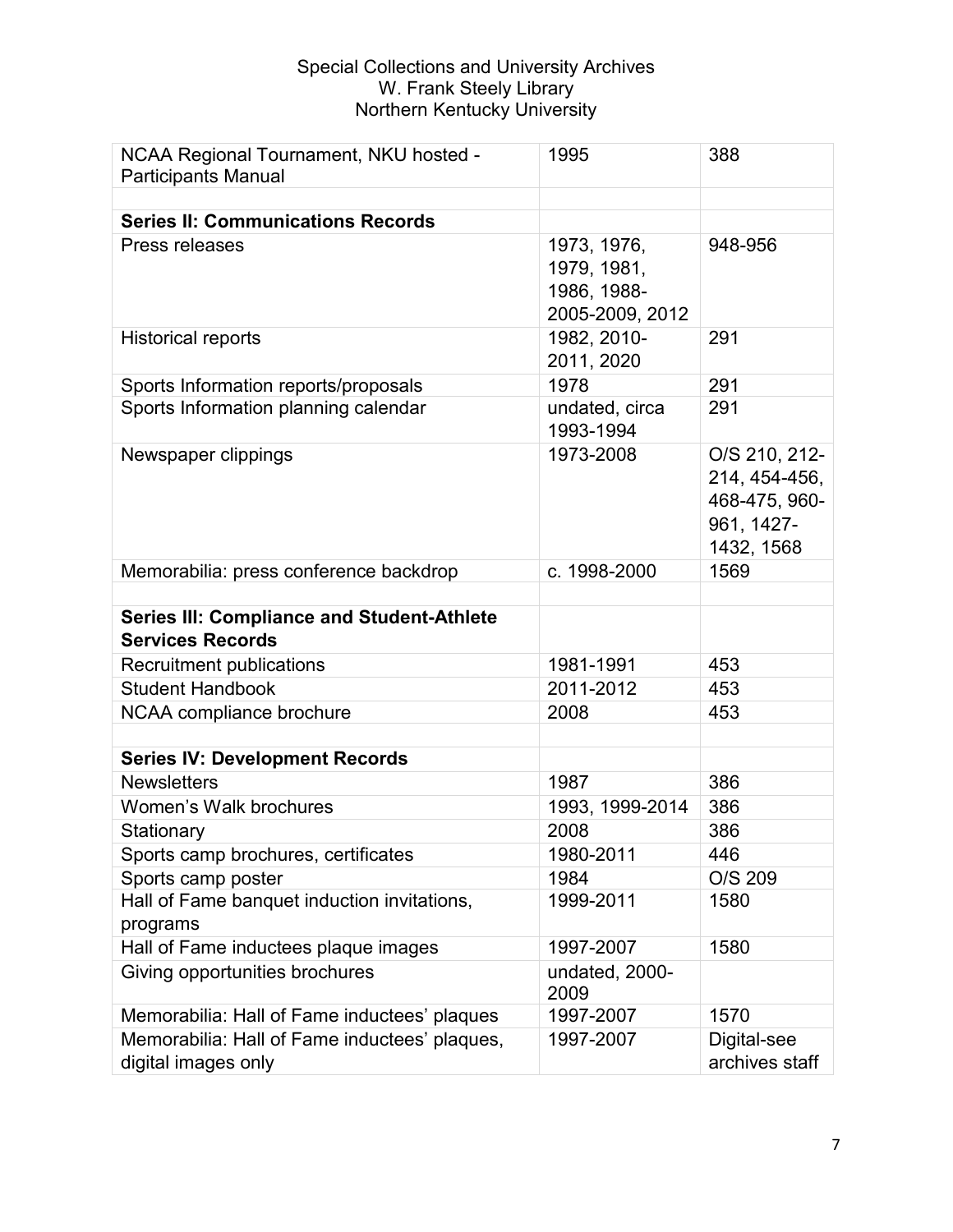| Memorabilia: Hall of Fame Jane Meier induction<br>nameplate/autographed Women's 2000-2003<br>team basketball | 2011                                                | 336                           |
|--------------------------------------------------------------------------------------------------------------|-----------------------------------------------------|-------------------------------|
| Women's Walk t-shirt                                                                                         | 1993                                                | 349                           |
| <b>Subseries 1: Boosters Files</b>                                                                           |                                                     |                               |
| <b>Minutes</b>                                                                                               | 1987, 1992-2002                                     | 1579                          |
| Administrative records                                                                                       | 1991-1994                                           | 1579                          |
| Handbooks                                                                                                    | 1993-1994,<br>2001-2002,<br>2013-2014               | 1579                          |
| Annual reports                                                                                               | 1992-1993,<br>1997-2013                             | 447                           |
| <b>Newsletters</b>                                                                                           | 1974-1975,<br>1984-1986,<br>1991-1997, 2003<br>2017 | 308                           |
| Correspondence                                                                                               | 1973-1987                                           | 308                           |
| <b>Brochures</b>                                                                                             | 1974-2012                                           | 308                           |
| <b>Brochures, Kids Club</b>                                                                                  | 2009                                                | 308                           |
| Norsemen decals, membership card                                                                             | 1973-1974, early<br>1980's                          | 308                           |
| Stationary                                                                                                   | 2008-2009                                           | 308                           |
| Memorabilia – Norse Athletics Club mug                                                                       | undated                                             | 183                           |
|                                                                                                              |                                                     |                               |
| Series V: Marketing, Promotion and Ticketing<br><b>Records</b>                                               |                                                     |                               |
| <b>Fight Song lyrics</b>                                                                                     | 1975                                                | 387                           |
| Fight Song digital recording                                                                                 | 2009                                                | Digital-see<br>archives staff |
| Division 1 promotion, Dreamers<br><b>Welcome/Atlantic Sun</b>                                                | 2012                                                | DVD Box 161                   |
| <b>VIP Presidential All Sports pass</b>                                                                      | 1984-1986                                           | 387                           |
| Basketball season tickets promotion                                                                          | 2009-2013                                           | 387                           |
| Viking illustration logo                                                                                     | circa 1977                                          | 387                           |
| Stationary                                                                                                   | 2008-2009                                           | 387                           |
| Golden Girls scrapbook: newspaper clippings,<br>photographs, calendars                                       | 1971-1979                                           | 959                           |
|                                                                                                              |                                                     |                               |
| Subseries 1: Memorabilia                                                                                     |                                                     |                               |
| <b>Bobbleheads</b>                                                                                           | 2002-2010                                           | 181                           |
| Candy bar wrapper-Mr. Good Guy/Ken Shields                                                                   | undated                                             | 182                           |
| Mascot Hey-U costume                                                                                         | 1992-2005                                           | O/S 947                       |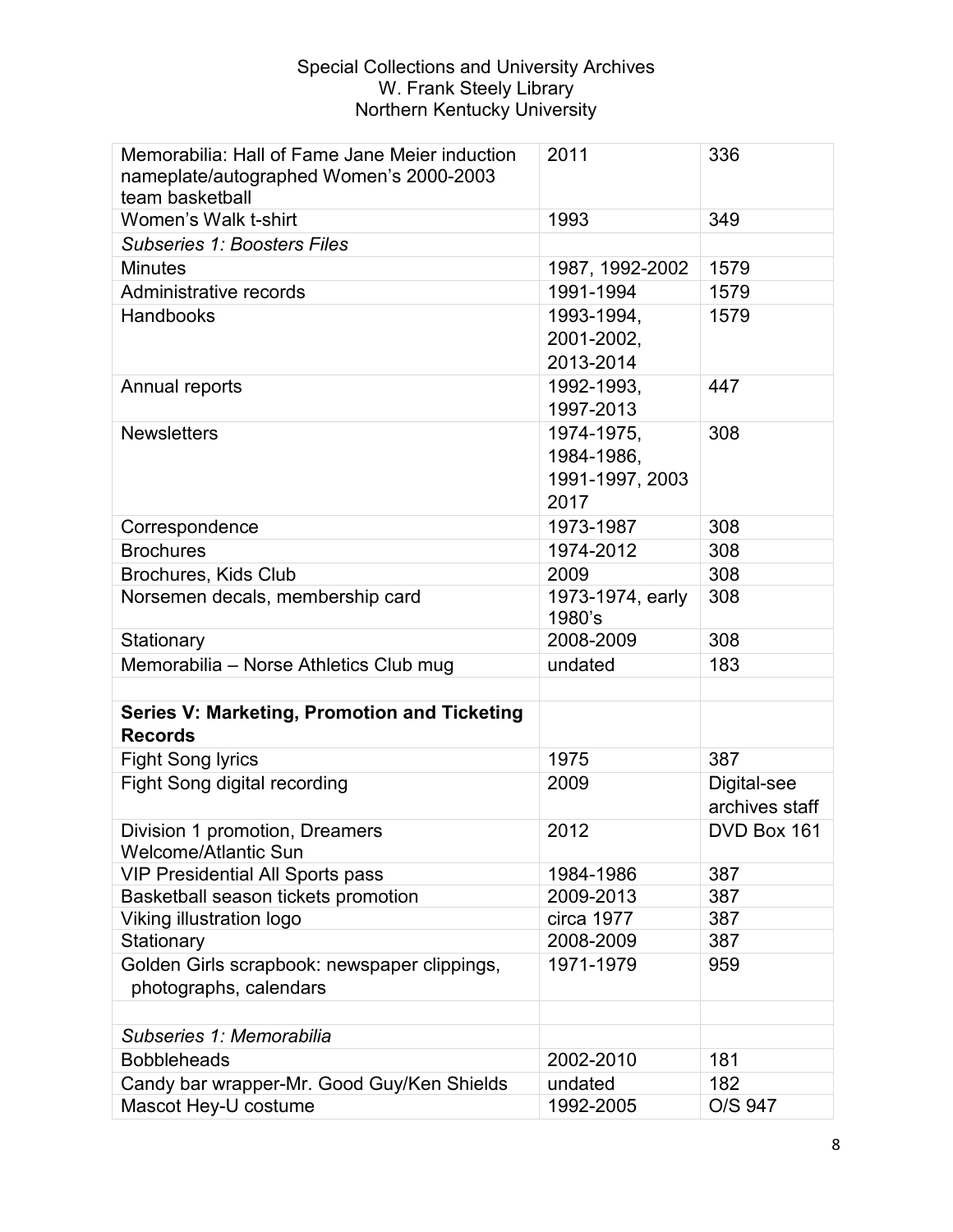| Mascot Hey-U paraphernalia                  | circa 1992-2005 | 186     |
|---------------------------------------------|-----------------|---------|
| Mascot Hey-U costume boots                  | circa 1992-2005 | 651     |
| Megaphones-Hey-U and Liberty Mutual sponsor | undated         | 182     |
| Mini promotional basketball                 | 1979-1980       | 182     |
| Norse banner                                | circa 1992-2005 | O/S 395 |
| Norse helmet flag                           | 2016            | O/S 612 |
| Norse throw blanket                         | 2007            | O/S 220 |
| Norsemen license plate                      | undated         | 182     |
| T-shirts                                    | undated         | 185     |
| T-shirt-Votruba dude, wrestling             | post 2007       | 184     |
| T-shirt-last game Regents Hall              | 2009            | 336     |
| Victor zipper clip and pin                  | post 2007       | 182     |
| Victor pennant                              | post 2005       | 185     |

# **CONDITIONS GOVERNING ACCESS AND USE**

**Conditions Governing Access:** This collection is open for research access.

**Conditions Governing Reproduction and Use:** The copyright law of the United States (Title 17, US Code) governs the reproduction of copyrighted material. The User assumes full responsibility and any attendant liability for the fair use of materials requested in total compliance with the copyright law of the United States (Title 17, United States Code) that may arise through the use of any requested materials.

**Preferred Citation:** Box #, RG-026 Athletics Administration and Boosters, Schlachter University Archives, W. Frank Steely Library, Northern Kentucky **University** 

# **ACQUISITION AND APPRAISAL**

**Immediate Source of Acquisition:** Transfers from Intercollegiate Athletics, Athletics Administration. Prior to 2007, transfers not accessioned. Accessions: NKU2007-529, NKU2018-012, NKU2019-003.

# **NOTES**

**Processing Information:** Processed by Vicki Cooper, 2020.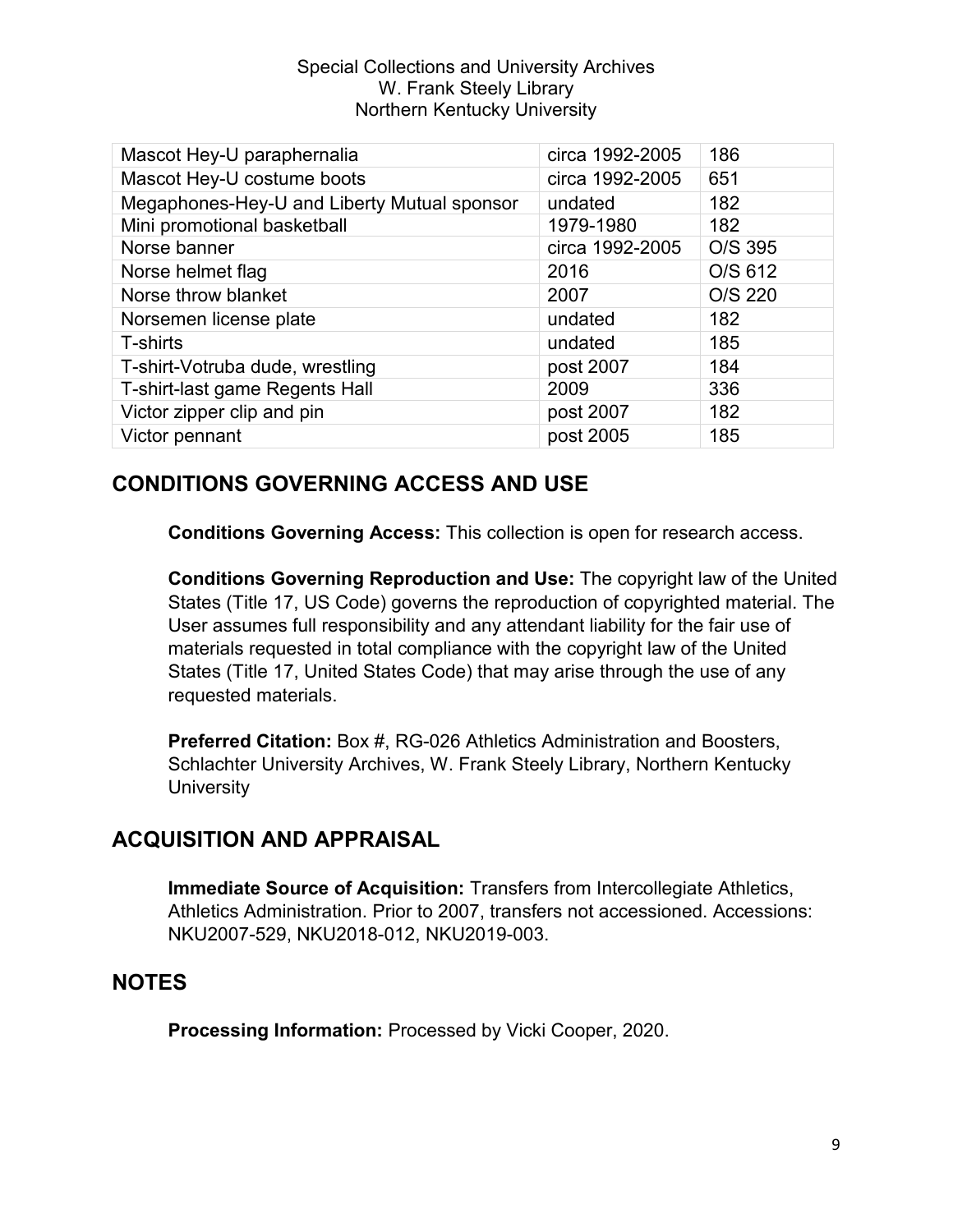## **Endnotes**

1. Northern Kentucky University Board of Regents Minutes, October 10, 1981, 5, https://dspace.nku.edu/handle/11216/3168.

2. "NKU Norse Athletics, 1971-2011," 19, RG-026 Athletics Administration and Boosters, Schlachter University Archives, W. Frank Steely Library, Northern Kentucky University, Highland Heights.

3. Northern Kentucky University Board of Regents Minutes, January 4, 1973, 3, https://dspace.nku.edu/handle/11216/3168.

4. "Pick the Mascot," *The Northerner*, August 26, 1970, 4, https://dspace.nku.edu/bitstream/handle/11216/2322/Northerner\_1970\_08\_26\_ocr.pdf? sequence=1&isAllowed=y.

5. Debbie Rose, "Norsemen?" *The Northerner*, January 29, 1971, 2, https://dspace.nku.edu/bitstream/handle/11216/2326/Northerner\_1971\_01\_29\_ocr.pdf? sequence=1&isAllowed=y.

6. "Cheerleading Clinic Set," *The Northerner*, March 16, 1973, 6, https://dspace.nku.edu/bitstream/handle/11216/275/Northerner\_1973\_03\_16.pdf?seque nce=1&isAllowed=y.

7. "Cheerleaders Chosen," *The Northerner*, April 27, 1973, 6, https://dspace.nku.edu/bitstream/handle/11216/249/Northerner\_1973\_04\_27.pdf?seque nce=1&isAllowed=y.

8. "Norsewomen Mascot," *The Northerner*, February 18, 1977, 5, https://dspace.nku.edu/bitstream/handle/11216/356/Northerner\_1977\_02\_18.pdf?seque nce=1&isAllowed=y.

9. Karen Merk, "Student Government Candidates Express Views," *The Northerner*, April 7, 1982, 1, http://hdl.handle.net/11216/502.

10. Charles Curtis, "Ranking All 68 NCAA Tournament Teams by Mascot," *USA Today*, March 13, 2017, https://ftw.usatoday.com/2017/03/ncaa-tournament-2017-marchmadness-bracket-best-mascots-ranking-list.